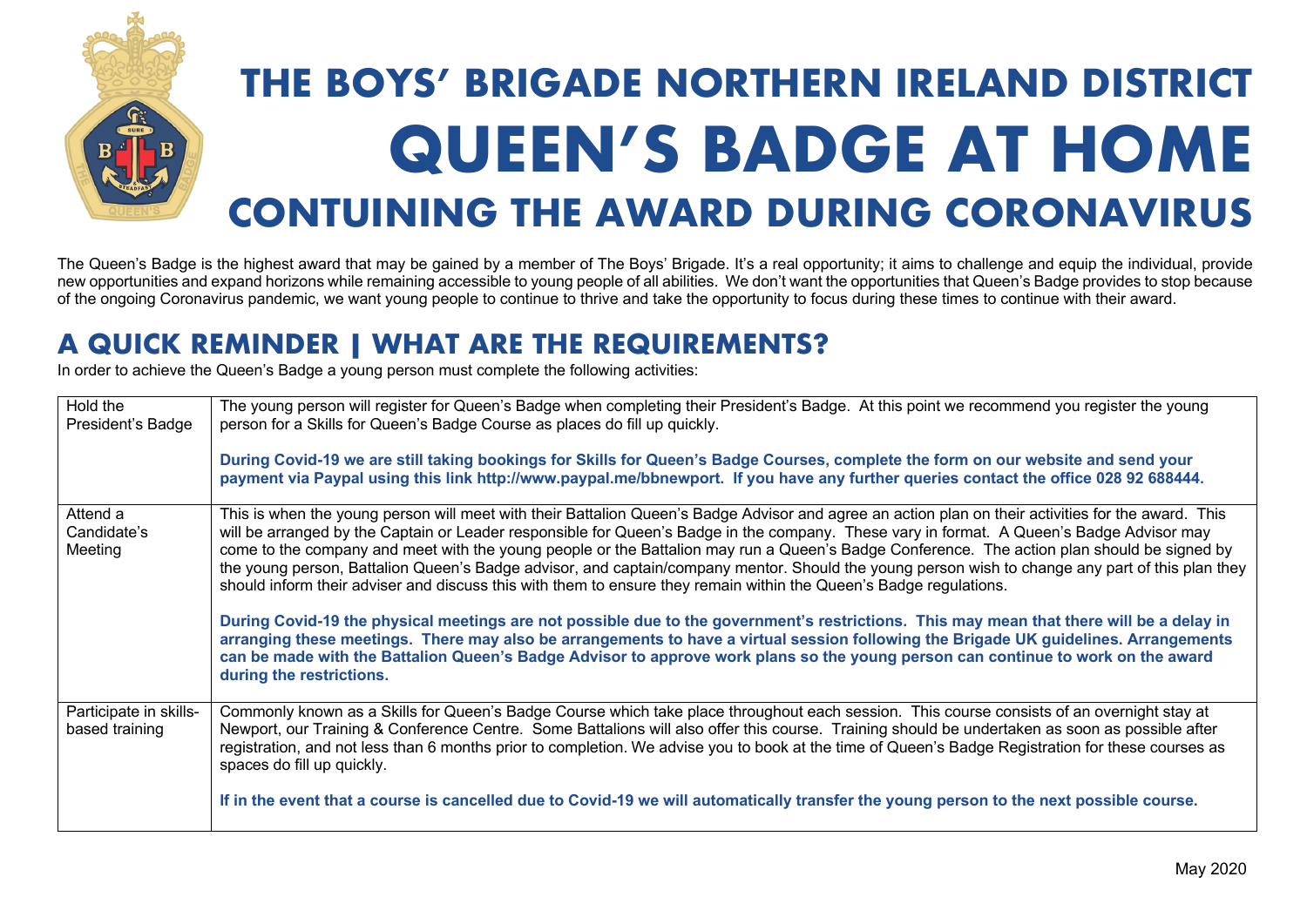| Take responsibility<br>within the BB or<br>Church            | The young person is expected to assume an appropriate degree of responsibility for an aspect from within BB or a Church activity. At least 30 hours<br>activity is required across the planned period of involvement with Church or BB and could include two or more different experiences in two or more<br>sessions.                                                                                                                                                                                                                                                                                                                                                 |
|--------------------------------------------------------------|------------------------------------------------------------------------------------------------------------------------------------------------------------------------------------------------------------------------------------------------------------------------------------------------------------------------------------------------------------------------------------------------------------------------------------------------------------------------------------------------------------------------------------------------------------------------------------------------------------------------------------------------------------------------|
|                                                              | During Covid-19 government restrictions mean being present physically at meetings isn't possible. We have given some examples below<br>in which the young person can change their action plan to.                                                                                                                                                                                                                                                                                                                                                                                                                                                                      |
| Provide voluntary<br>service or support<br>to others outside | As part of the award we want the young person to volunteer or provide support to others in the Community. At least 30 hours activity is required<br>across the planned period of involvement and could include two or more different experiences in two or more BB sessions.                                                                                                                                                                                                                                                                                                                                                                                           |
| the BB or Church                                             | During Covid-19 government restrictions mean being present physically at meetings isn't possible. We have given some examples below<br>in which the young person can change their action plan to.                                                                                                                                                                                                                                                                                                                                                                                                                                                                      |
| Develop Interests<br>(Skills, Physical,<br>Expedition)**     | (a) Skills: Learn a new skill, or develop an existing one (3/6 months*).<br>(b) Physical: Take part in a new activity, or develop existing participation (3/6 months*).<br>(c) Expedition / Exploration                                                                                                                                                                                                                                                                                                                                                                                                                                                                |
| **Choose 2 from<br>the 3 options                             | Undergo appropriate training, including at least one supervised practice venture, then undertake a 3-day, 2-night venture with at least 7 hours<br>planned daytime activity per day.                                                                                                                                                                                                                                                                                                                                                                                                                                                                                   |
|                                                              | *one of these sections must be for 6 months. Covid-19 government restrictions means that doing the agreed activities may no longer be<br>possible. We have provided some examples below in which the young person can change their Skills and Physical action plan to.                                                                                                                                                                                                                                                                                                                                                                                                 |
| Participate in a<br>Completion<br>Residential                | The Completion Residential is not a training course. It will provide opportunities for personal shared reflection and evaluation; to share experiences,<br>celebrate achievements, challenge opinions, and explore new opportunities within The Boys' Brigade, Church and wider community.                                                                                                                                                                                                                                                                                                                                                                             |
|                                                              | This course is more commonly known as a Queen's Badge Residential Course which take place throughout each session. They consist of an<br>overnight stay at Newport, our Training & Conference Centre. Some Battalions will also offer this course. We advise you to book at the start of the<br>boys anticipated final session working on their Queen's Badge as places for these courses do fill up quickly. We do not require the QB book when<br>booking a space on the course but by the commencement of the course the book must be fully completed and signed off by the Captain and Queen's<br>Badge Advisor. The book then must be brought to the residential. |
|                                                              | If in the event that a completion residential course is cancelled due to Covid-19 the young person would still complete the award.                                                                                                                                                                                                                                                                                                                                                                                                                                                                                                                                     |
| <b>Record Activity</b>                                       | Each activity must be recorded within the Queen's Badge Book.                                                                                                                                                                                                                                                                                                                                                                                                                                                                                                                                                                                                          |
|                                                              | During Covid-19 where activities may be based more around the home due to the restrictions, it may be useful to keep a video or photo log<br>of your activities (e.g. for cookery keep a record of the recipes and a photo/video of your cookery, for running use a fitness tracker app.                                                                                                                                                                                                                                                                                                                                                                               |

### **FOR THE LATEST ADVICE GO TO:**

https://boys-brigade.org.uk/coronavirus-update/ https://www.gov.uk/coronavirus

#### **CONTACT US AT BB NIHQ**

nihq@boys-brigade.org.uk 028 92 688444

**We have this hope as an anchor for the soul, firm and secure. Hebrews 6:19**